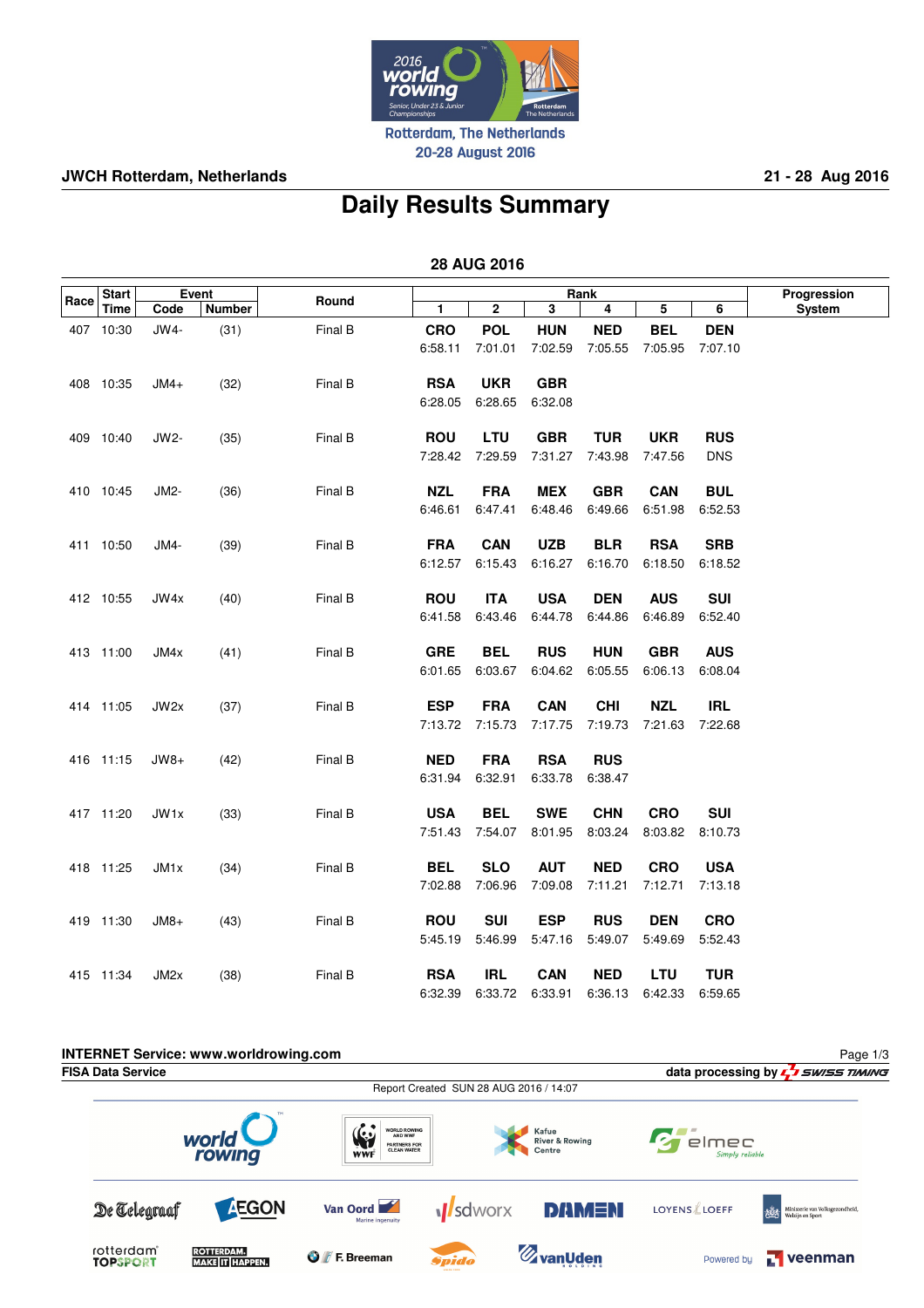

**JWCH Rotterdam, Netherlands 21 - 28 Aug 2016**

## **Daily Results Summary**

 **28 AUG 2016**

|      | <b>Start</b><br>Time | Event  |               |         |                |             | Progression |            |            |            |               |
|------|----------------------|--------|---------------|---------|----------------|-------------|-------------|------------|------------|------------|---------------|
| Race |                      | Code   | <b>Number</b> | Round   | $\blacksquare$ | $\mathbf 2$ | 3           | 4          | 5          | 6          | <b>System</b> |
|      | 420 11:40            | JW4-   | (31)          | Final A | <b>GER</b>     | <b>ITA</b>  | <b>USA</b>  | <b>GBR</b> | <b>CHN</b> | <b>NZL</b> |               |
|      |                      |        |               |         | 6:42.17        | 6:43.15     | 6:47.60     | 6:47.64    | 6:48.15    | 6:58.78    |               |
|      |                      |        |               |         |                |             |             |            |            |            |               |
|      | 421 11:50            | $JMA+$ | (32)          | Final A | <b>ITA</b>     | <b>GER</b>  | <b>USA</b>  | <b>SRB</b> | <b>AUS</b> | <b>TUR</b> |               |
|      |                      |        |               |         | 6:15.97        | 6:18.16     | 6:20.58     | 6:20.69    | 6:23.95    | 6:23.98    |               |
|      |                      |        |               |         |                |             |             |            |            |            |               |
|      | 422 12:01            | JW2-   | (35)          | Final A | <b>ITA</b>     | <b>DEN</b>  | <b>USA</b>  | <b>GRE</b> | <b>FRA</b> | <b>GER</b> |               |
|      |                      |        |               |         | 7:15.85        | 7:18.50     | 7:20.63     | 7:25.32    | 7:27.68    | 7:30.71    |               |
|      | 423 12:12            | JM2-   | (36)          | Final A | <b>GRE</b>     | <b>GER</b>  | <b>RSA</b>  | <b>USA</b> | <b>ITA</b> | <b>AUT</b> |               |
|      |                      |        |               |         | 6:32.51        | 6:35.00     | 6:44.82     | 6:46.58    | 6:48.58    | 7:03.02    |               |
|      |                      |        |               |         |                |             |             |            |            |            |               |
|      | 424 12:23            | JM4-   | (39)          | Final A | <b>ROU</b>     | <b>GBR</b>  | <b>GER</b>  | <b>USA</b> | <b>GRE</b> | <b>ITA</b> |               |
|      |                      |        |               |         | 5:58.85        | 6:03.71     | 6:09.30     | 6:12.47    | 6:16.72    | 7:01.47    |               |
|      |                      |        |               |         |                |             |             |            |            |            |               |
|      | 425 12:34            | JW4x   | (40)          | Final A | <b>CHN</b>     | <b>GBR</b>  | <b>CZE</b>  | <b>NZL</b> | <b>GRE</b> | <b>GER</b> |               |
|      |                      |        |               |         | 6:39.45        | 6:41.47     | 6:43.15     | 6:44.98    | 6:47.93    | 7:20.72    |               |
|      | 426 12:45            | JM4x   | (41)          | Final A | <b>CZE</b>     | <b>GER</b>  | <b>USA</b>  | <b>FRA</b> | <b>NZL</b> | <b>DEN</b> |               |
|      |                      |        |               |         | 5:56.77        | 5:58.89     | 6:00.32     | 6:05.15    | 6:09.60    | 6:14.65    |               |
|      |                      |        |               |         |                |             |             |            |            |            |               |
|      | 427 12:56            | JW2x   | (37)          | Final A | <b>USA</b>     | <b>GRE</b>  | <b>ITA</b>  | <b>AUS</b> | <b>DEN</b> | <b>GER</b> |               |
|      |                      |        |               |         | 7:08.12        | 7:10.55     | 7:10.78     | 7:13.62    | 7:14.39    | 7:16.75    |               |
|      |                      |        |               |         |                |             |             |            |            |            |               |
|      | 428 13:07            | JM2x   | (38)          | Final A | <b>NZL</b>     | <b>GER</b>  | <b>ITA</b>  | <b>BLR</b> | <b>HUN</b> | <b>ESP</b> |               |
|      |                      |        |               |         | 6:26.19        | 6:28.16     | 6:28.84     | 6:35.37    | 6:36.54    | 6:40.05    |               |
|      |                      |        |               |         |                |             |             |            |            |            |               |
|      | 429 13:18            | $JW8+$ | (42)          | Final A | <b>CZE</b>     | <b>GER</b>  | <b>ITA</b>  | <b>BLR</b> | <b>USA</b> | <b>ROU</b> |               |
|      |                      |        |               |         | 6:27.82        | 6:28.30     | 6:30.32     | 6:30.39    | 6:37.00    | 6:41.39    |               |
|      | 430 13:29            | JW1x   | (33)          | Final A | <b>ITA</b>     | <b>GER</b>  | <b>NED</b>  | <b>FRA</b> | <b>BLR</b> | <b>AUS</b> |               |
|      |                      |        |               |         | 7:49.69        | 7:54.26     | 7:56.16     | 7:56.33    | 8:04.90    | 8:21.14    |               |
|      |                      |        |               |         |                |             |             |            |            |            |               |
|      | 431 13:40            | JM1x   | (34)          | Final A | <b>LTU</b>     | <b>GER</b>  | <b>BRA</b>  | <b>BLR</b> | <b>SUI</b> | <b>DEN</b> |               |
|      |                      |        |               |         | 7:09.72        | 7:13.25     | 7:15.90     | 7:19.54    | 7:22.76    | 7:33.24    |               |
|      |                      |        |               |         |                |             |             |            |            |            |               |
|      | 432 13:51            | $JM8+$ | (43)          | Final A | <b>GER</b>     | <b>USA</b>  | <b>GBR</b>  | <b>NZL</b> | <b>ITA</b> | <b>NED</b> |               |
|      |                      |        |               |         | 5:38.58        | 5:38.61     | 5:43.25     | 5:47.13    | 5:48.00    | 5:59.59    |               |